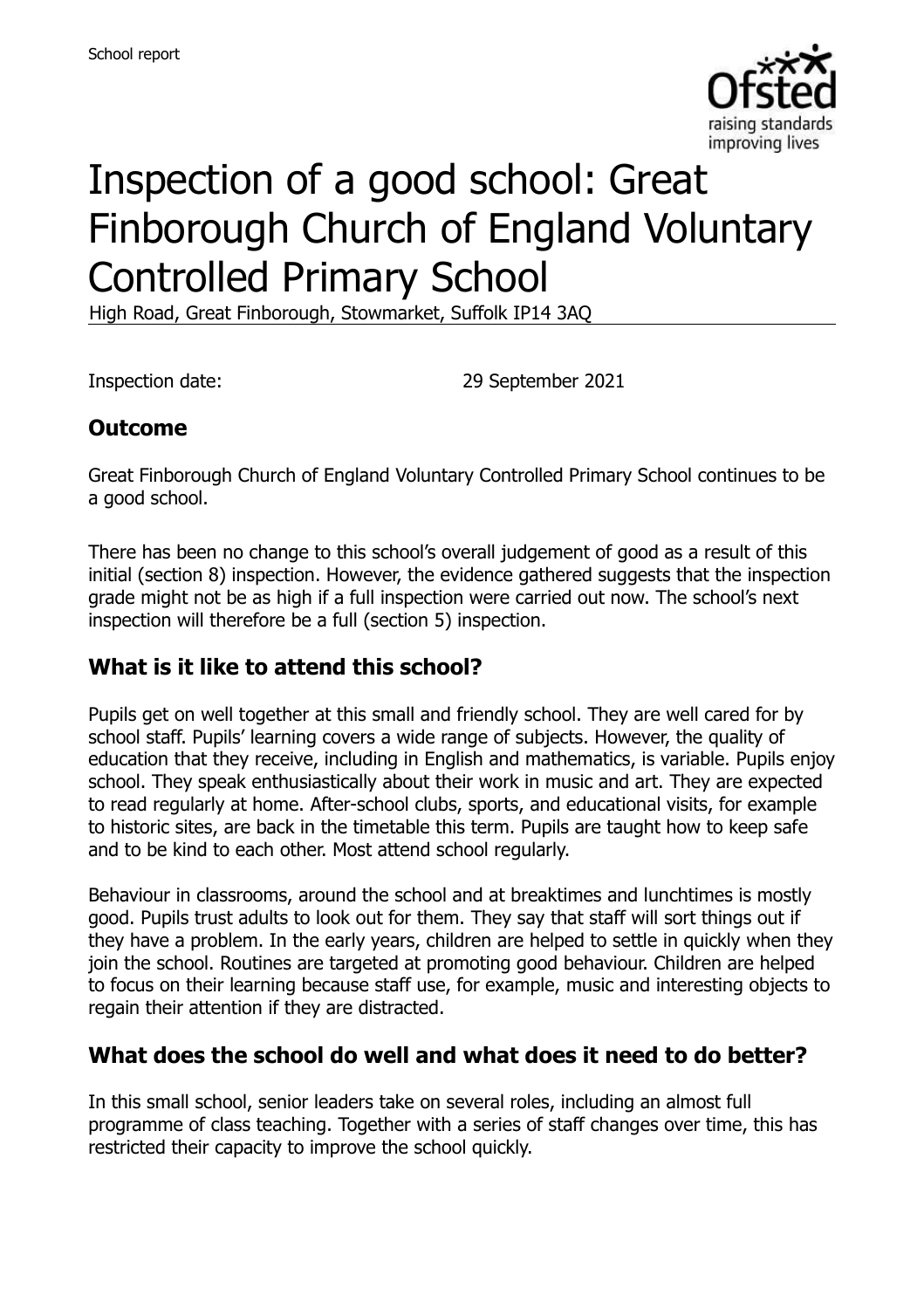

While leaders are clear about their curriculum ambition for all pupils in the school, they have not thought carefully enough about the detail of what they want pupils to know and remember in each subject. Curriculum plans are headline statements of end points. They do not set out the precise detail of the important knowledge that pupils will need to grasp to achieve well. Plans do not pinpoint exactly what pupils will have to know to answer the questions posed to them or build in checks to find out if pupils have remembered what they have previously learned. Some staff with subject lead roles have not had the specialist training they need to plan pupils' learning effectively.

Formal and informal checks on pupils' learning are part of regular routines in reading, writing and mathematics. A new mathematics scheme has recently been introduced to help pupils to remember more of what they have learned. Arrangements for checking how well pupils are doing in subjects such as geography, history and French are underdeveloped. This is because leaders are yet to identify exactly what they want pupils to know.

Provision for pupils with special educational needs and or disabilities (SEND) is focused securely on programmes linked to individual nurture and care. However, some of these pupils spend too much curriculum time with teaching assistants away from lessons. Consequently, they are not accessing the same curriculum as other pupils and so they do not achieve as well as they could.

Leaders have made changes to promote pupils' love of reading. Regular reading at home is encouraged and enjoyed. The library has new books that pupils borrow regularly. The books used to support English, including pupils' writing, have been changed to stimulate pupils' imagination and interest. These changes are very new. Staff understanding of how each text builds on previous learning, supporting pupils to apply their knowledge to new things, is not consistent across year groups. This limits the effectiveness of teachers' planning because it is not always clear what pupils are expected to know and remember.

Reading is prioritised as soon as children join the Reception Year. The early years lead ensures that activities are planned to help children learn the sounds that letters represent quickly. Books are now more closely matched to the sounds that children are learning. Some staff have not had recent phonics training, so they are less effective in supporting children who need extra help to catch up. Work with families means that leaders have a good understanding of children's needs and interests before they join the school.

Most pupils behave well and attend school regularly. They form good relationships with each other and with their teachers. Pupils say that bullying is rare and that staff will help them if they are worried. The principles of tolerance, respect and kindness are well promoted, for example through daily collective worship and in personal, social and health education. Pupils are taught how to keep safe, including when they are online.

Staff say that school leaders are very supportive and mindful of their workload. They enjoy being part of the school's warm and welcoming community. Governors understand their responsibility to hold leaders to account for the school's performance. While governors are effective in their oversight of important aspects such as safeguarding, they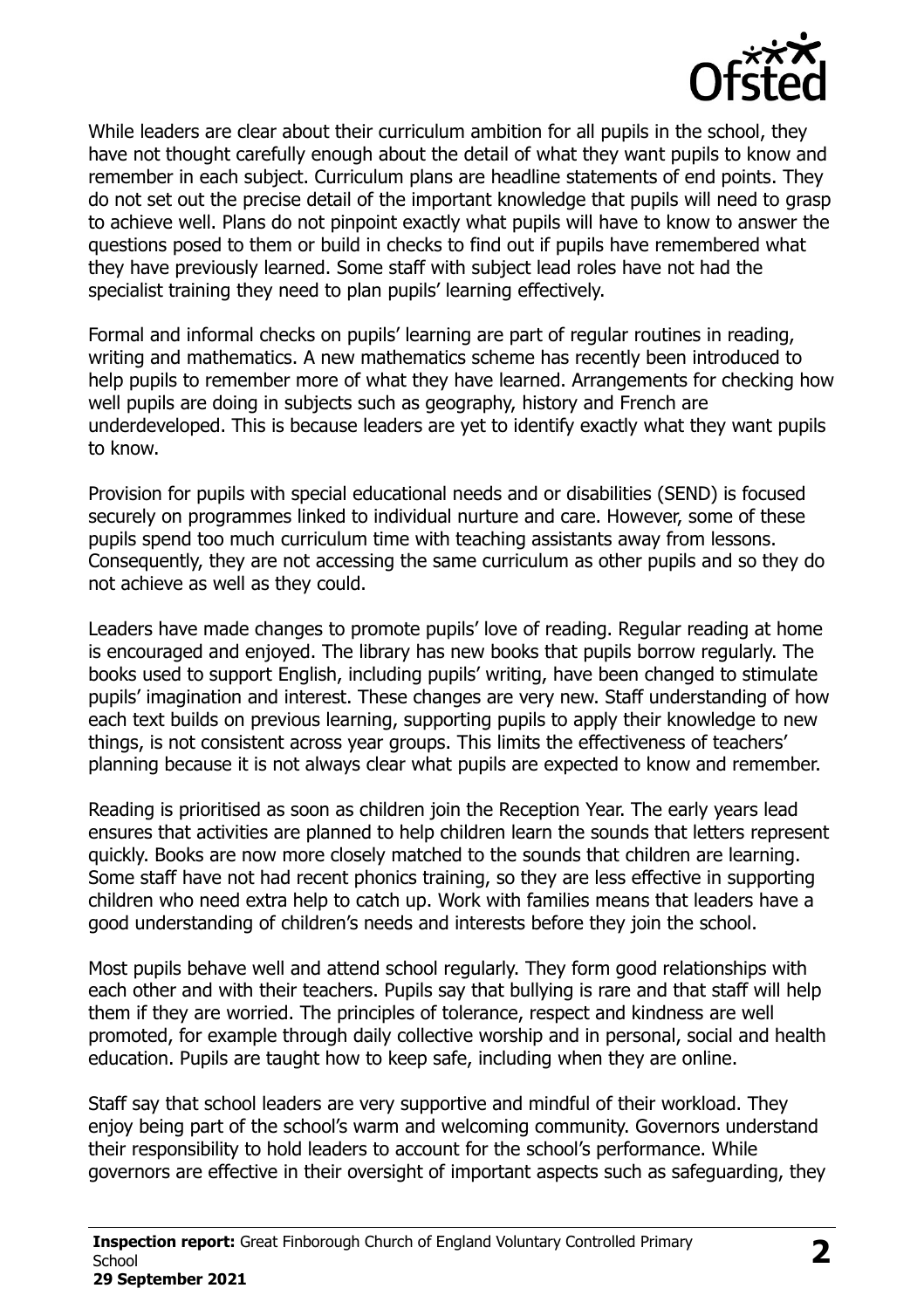

have not had the training they need to help leaders to improve the quality of education quickly.

Parents are positive about the community focus of the school. Most of those who responded to Ofsted's questionnaire, Parent View, said that they would recommend the school to others.

## **Safeguarding**

The arrangements for safeguarding are effective.

There is a strong culture of safeguarding across the school. Staff training is up to date, so they know what to do if they are concerned that a pupil may be at risk of harm. Leaders work closely with external agencies, including health professionals and the local authority, to help vulnerable pupils get the support they need. Safeguarding records are appropriately detailed. The required checks on staff suitability to work with children are completed. Governors understand their responsibilities and play their part in keeping pupils safe.

## **What does the school need to do to improve?**

## **(Information for the school and appropriate authority)**

- In many subjects, the school's curriculum is still under development and staff are not fully trained to deliver it. Plans do not detail the important content that pupils will need to know before they move on to the next stage, or when previous learning will be revisited so that pupils remember more of what they should already know. Leaders must secure planning across subjects that pinpoints exactly what pupils need to know, when they will learn it and when aspects will be revisited, ensuring that staff are appropriately trained, including seeking external subject expertise where it is needed.
- While the welfare needs of pupils with SEND are very well supported, occasionally some of them spend too much time in interventions with teaching assistants outside lessons. Consequently, these pupils are not accessing the same curriculum as others and so not achieving their full potential. Leaders should ensure that the support in place enables these pupils to consistently access the same curriculum as others so that they can progress as well as they should.
- Governors have not had the training they need to help leaders to continue to improve the quality of education. Consequently, they are less well equipped to hold leaders to account in this aspect than they are in other areas of the school's work. Governors should ensure that they have access to suitable training so that they can evaluate the effectiveness of the curriculum changes underway.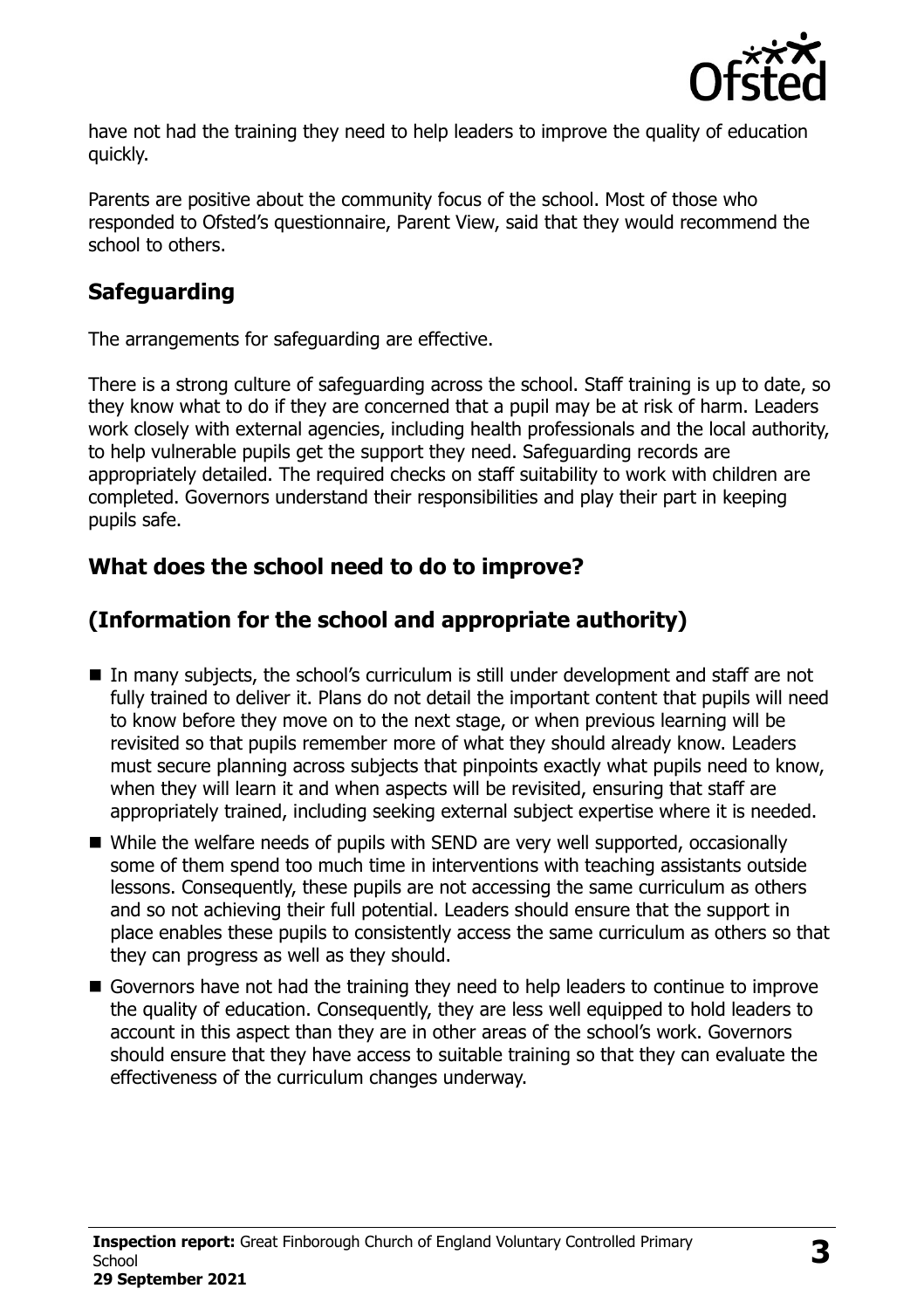

#### **Background**

When we have judged a school to be good, we will then normally go into the school about once every four years to confirm that the school remains good. This is called a section 8 inspection of a good or outstanding school, because it is carried out under section 8 of the Education Act 2005. We do not give graded judgements on a section 8 inspection. However, if we find some evidence that a good school could now be better than good, or that standards may be declining, then the next inspection will be a section 5 inspection. Usually this is within one to two years of the date of the section 8 inspection. If we have serious concerns about safeguarding, behaviour, or the quality of education, we will deem the section 8 inspection as a section 5 inspection immediately.

This is the second section 8 inspection since we judged the school to be good in November 2011.

#### **How can I feed back my views?**

You can use [Ofsted Parent View](https://parentview.ofsted.gov.uk/) to give Ofsted your opinion on your child's school, or to find out what other parents and carers think. We use information from Ofsted Parent View when deciding which schools to inspect, when to inspect them and as part of their inspection.

The Department for Education has further quidance on how to complain about a school.

If you are the school and you are not happy with the inspection or the report, you can [complain to Ofsted.](https://www.gov.uk/complain-ofsted-report)

#### **Further information**

You can search for [published performance information](http://www.compare-school-performance.service.gov.uk/) about the school.

In the report, '[disadvantaged pupils](http://www.gov.uk/guidance/pupil-premium-information-for-schools-and-alternative-provision-settings)' refers to those pupils who attract government pupil premium funding: pupils claiming free school meals at any point in the last six years and pupils in care or who left care through adoption or another formal route.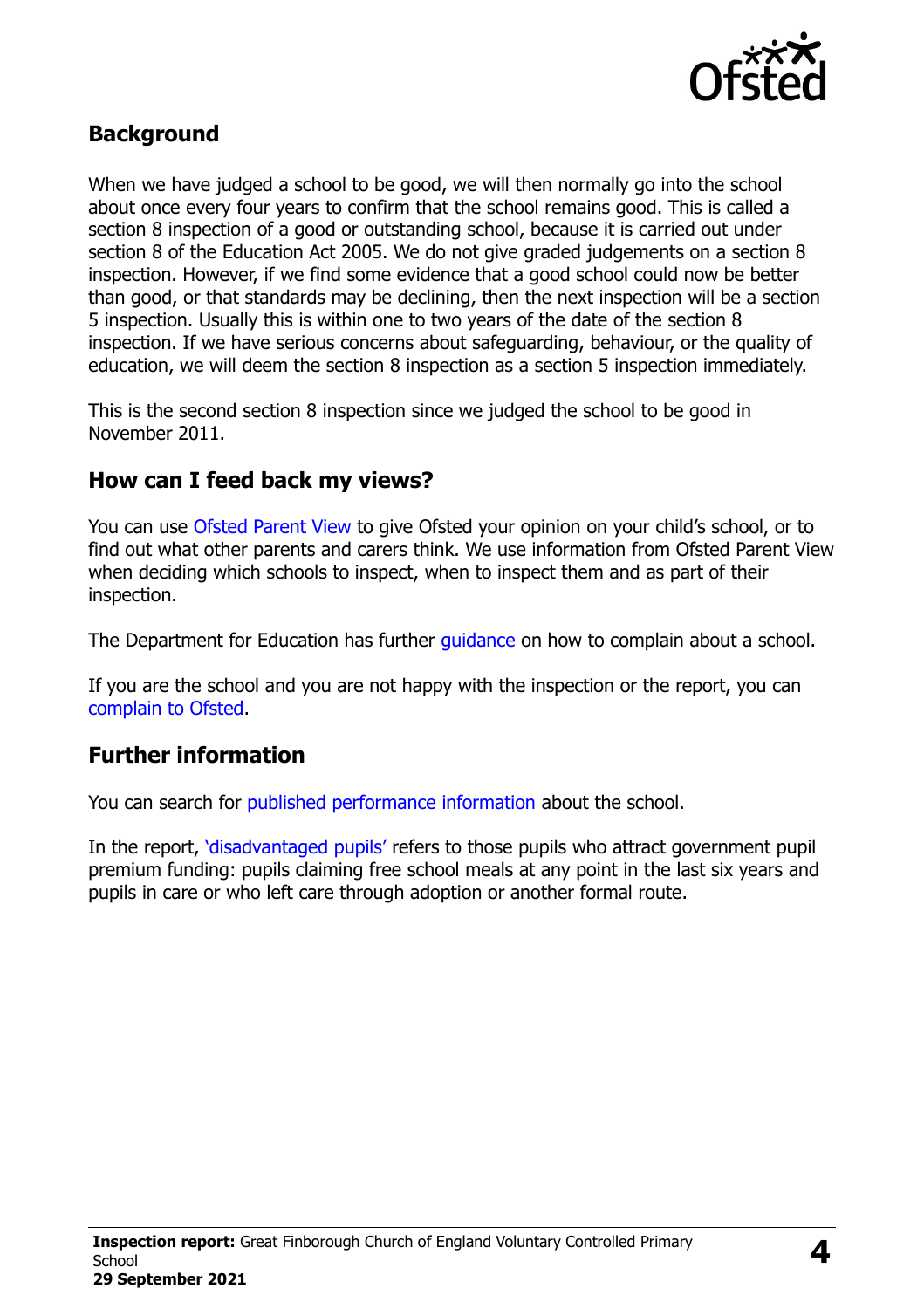

#### **School details**

| Unique reference number             | 124732                                                               |
|-------------------------------------|----------------------------------------------------------------------|
| <b>Local authority</b>              | <b>Suffolk</b>                                                       |
| <b>Inspection number</b>            | 10206464                                                             |
| <b>Type of school</b>               | Primary                                                              |
| <b>School category</b>              | Voluntary controlled                                                 |
| Age range of pupils                 | 4 to 11                                                              |
| <b>Gender of pupils</b>             | Mixed                                                                |
| Number of pupils on the school roll | 130                                                                  |
| <b>Appropriate authority</b>        | The governing body                                                   |
| <b>Chair of governing body</b>      | Jamie Warner                                                         |
| <b>Headteacher</b>                  | Stephen Dodd                                                         |
| Website                             | www.greatfinborough.suffolk.sch.uk                                   |
| Date of previous inspection         | 7 December 2016, under section 8 of the<br><b>Education Act 2005</b> |

### **Information about this school**

- Great Finborough Church of England Voluntary Controlled Primary School is in the Diocese of St Edmundsbury and Ipswich.
- The religious character of the school was inspected under section 48 of the Education Act 2005 in 2017 and judged to be good.
- The school is maintained by Suffolk County Council and is smaller than the averagesized primary school.
- Most pupils are of White British heritage.
- The proportion of pupils with SEND is lower than average.
- The school does not make use of any alternative, off-site provision.

### **Information about this inspection**

■ This was the first routine inspection the school received since the COVID-19 pandemic began. Inspectors discussed the impact of the pandemic with school leaders and have taken that into account in their evaluation.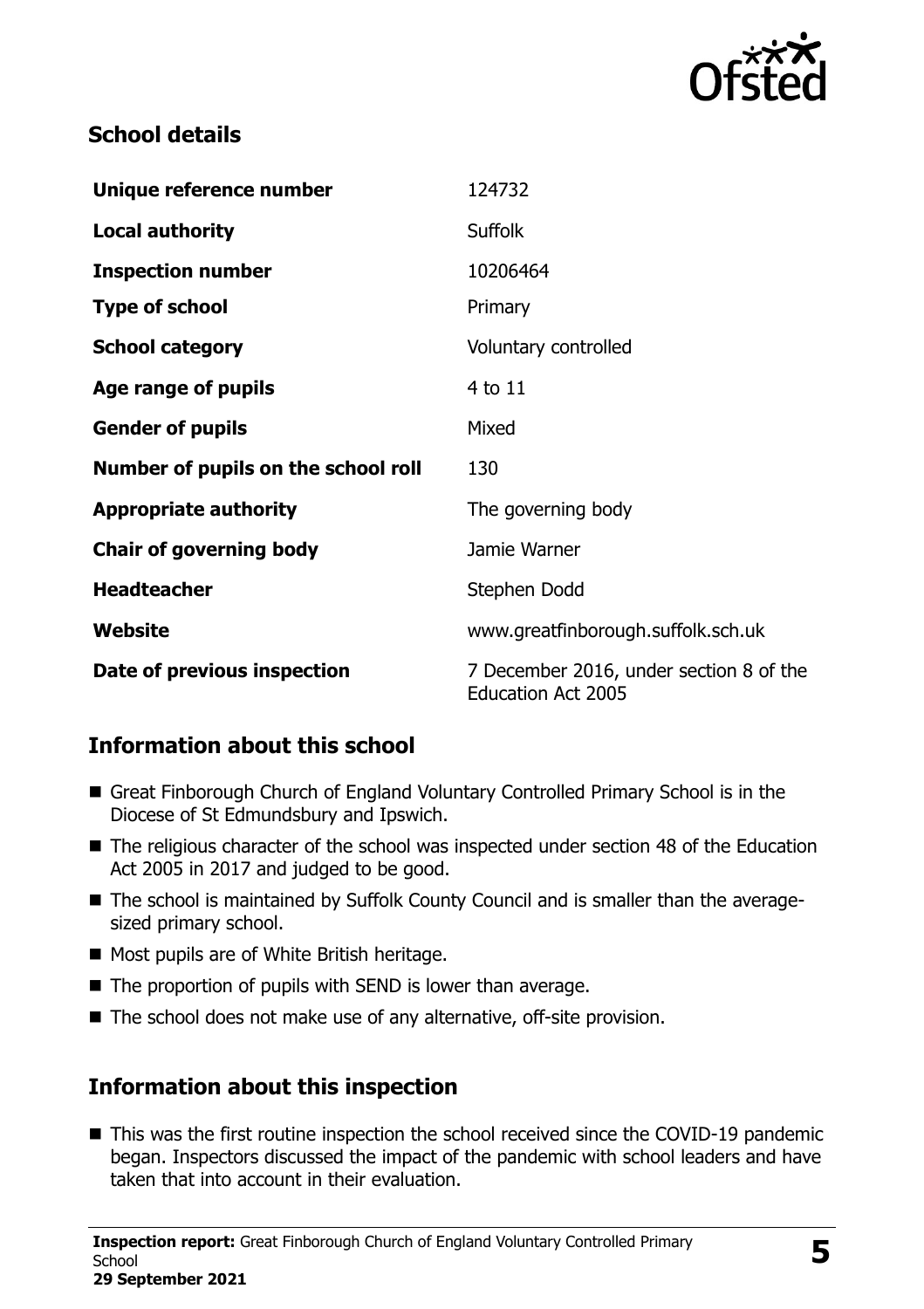

- During the inspection, the inspectors met with the headteacher and the senior teacher, who is also the school's designated safeguarding lead and special educational needs coordinator. Inspectors also met with other school staff, including teaching assistants, the school's business manager and midday supervisors, in meetings and informally around the school.
- **Inspectors spoke with pupils about their work and school experiences, in small groups** and at play and lunchtimes.
- The lead inspector met with governors, including the chair of governors, and held a telephone discussion with a representative of the local authority.
- In checking the school's safeguarding arrangements, inspectors spoke with the designated safeguarding lead, staff and pupils. Inspectors also looked at the school's single central record of pre-employment checks on staff and a sample of other safeguarding records.
- Subjects, including reading, mathematics, art and history, were considered as part of this inspection. Inspectors held discussions with subject leaders, visited lessons, held meetings with staff and pupils, and looked at pupils' work.
- Inspectors also looked at the 38 responses and free-text comments to Ofsted's questionnaire for parents. There were no responses to Ofsted's questionnaire for school staff or the questionnaire for pupils.

#### **Inspection team**

Christine Dick, lead inspector Her Majesty's Inspector

Lesley Daniels **Daniels Contact Contact Contact Contact Contact Contact Contact Contact Contact Contact Contact Contact Contact Contact Contact Contact Contact Contact Contact Contact Contact Contact Contact Contact Cont**